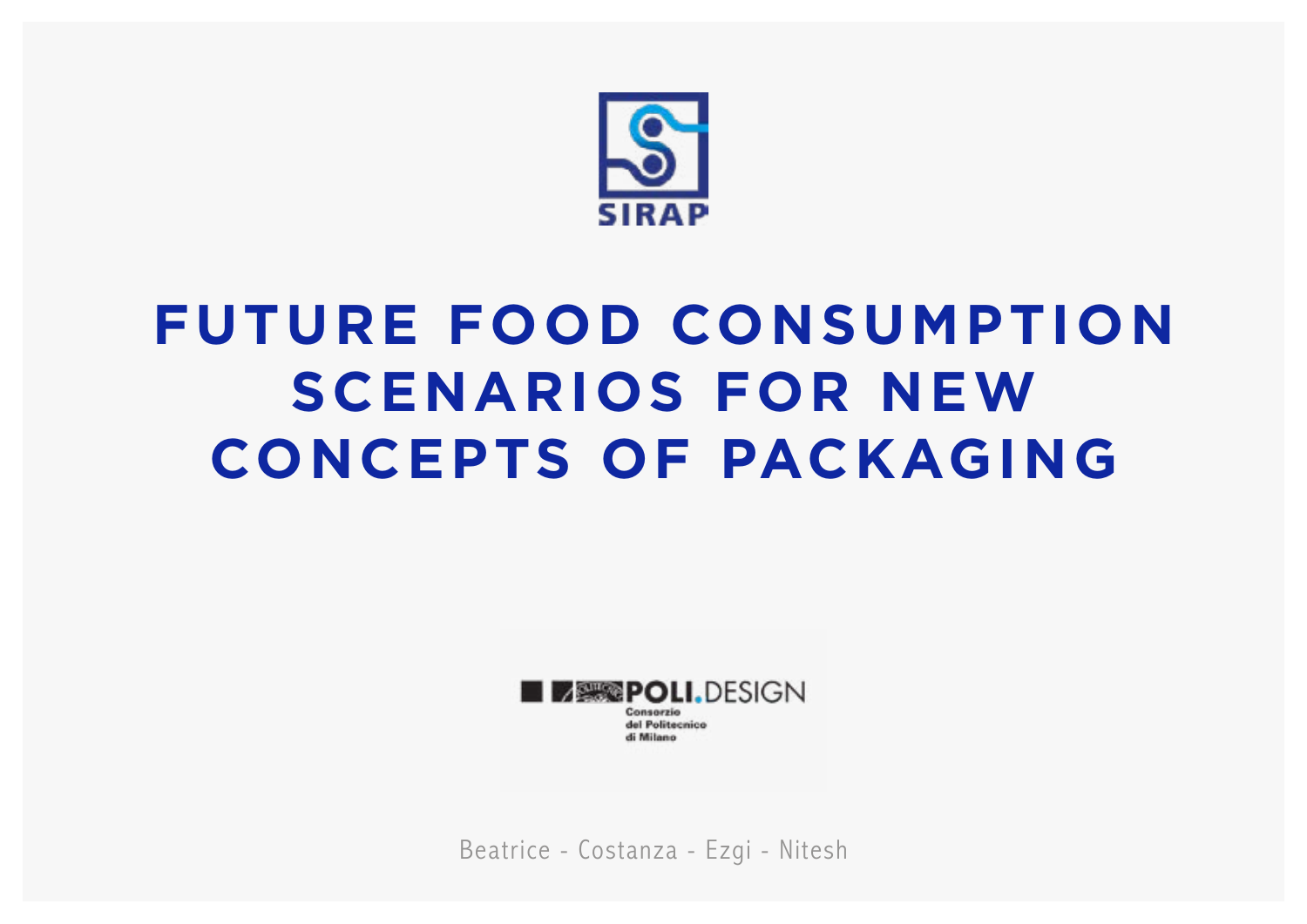### **INDEX**

**THE WORLD OF PACKAGING -** An overview of trends, habits and shapes

**ON-FIELD OBSERVATIONS -** Niche vs Convenience/External packaging experience

**CHOSEN AREAS** Development of two scenarios and opportunities

#### **FROM OPPORTUNITIES TO CONCEPTS** Exploring four concepts

**WHAT NEXT -** The post-consumption experience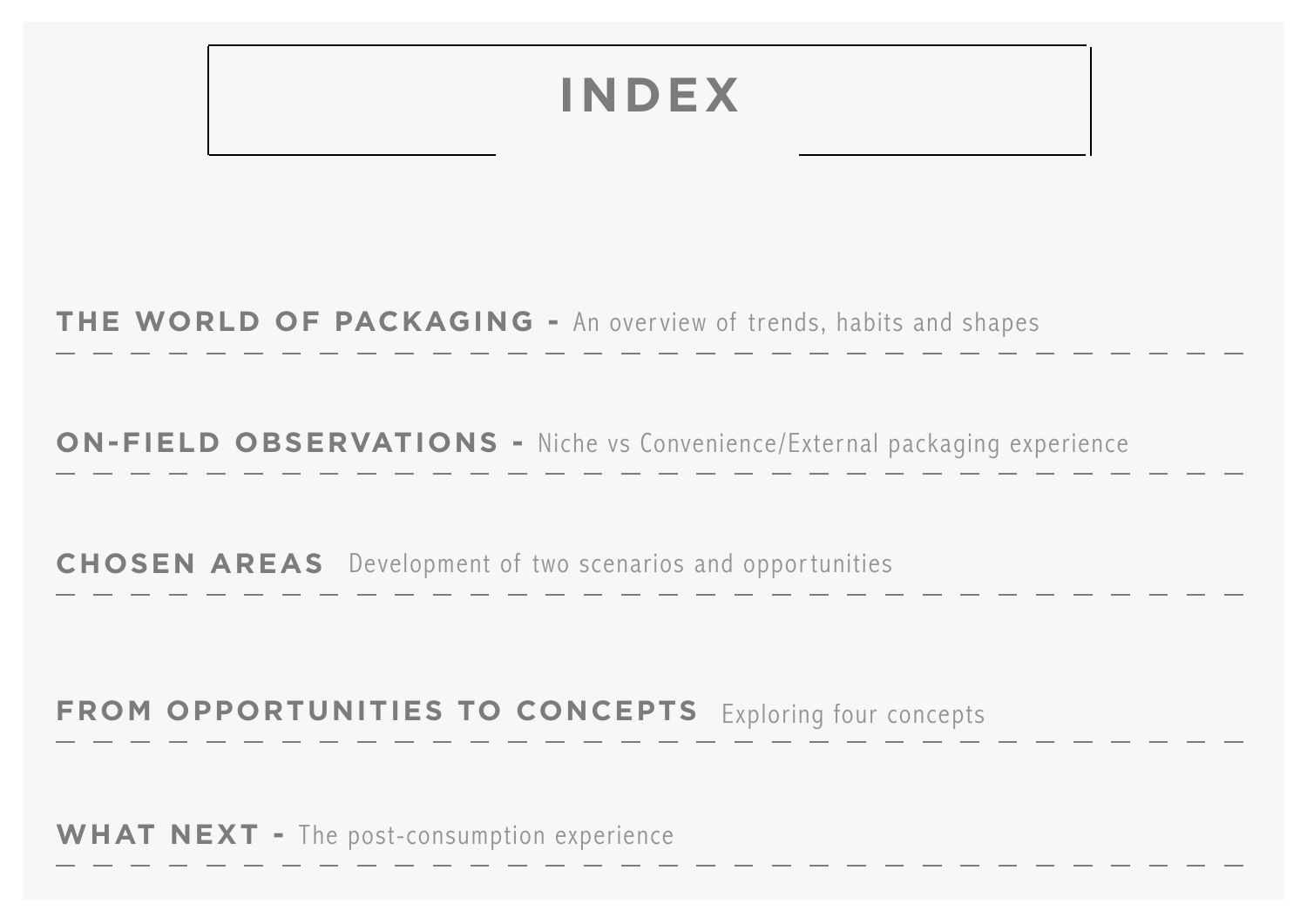### **THE WORLD OF PACKAGING**

Mind map

 $r - - - - - - -$ | **NEW** |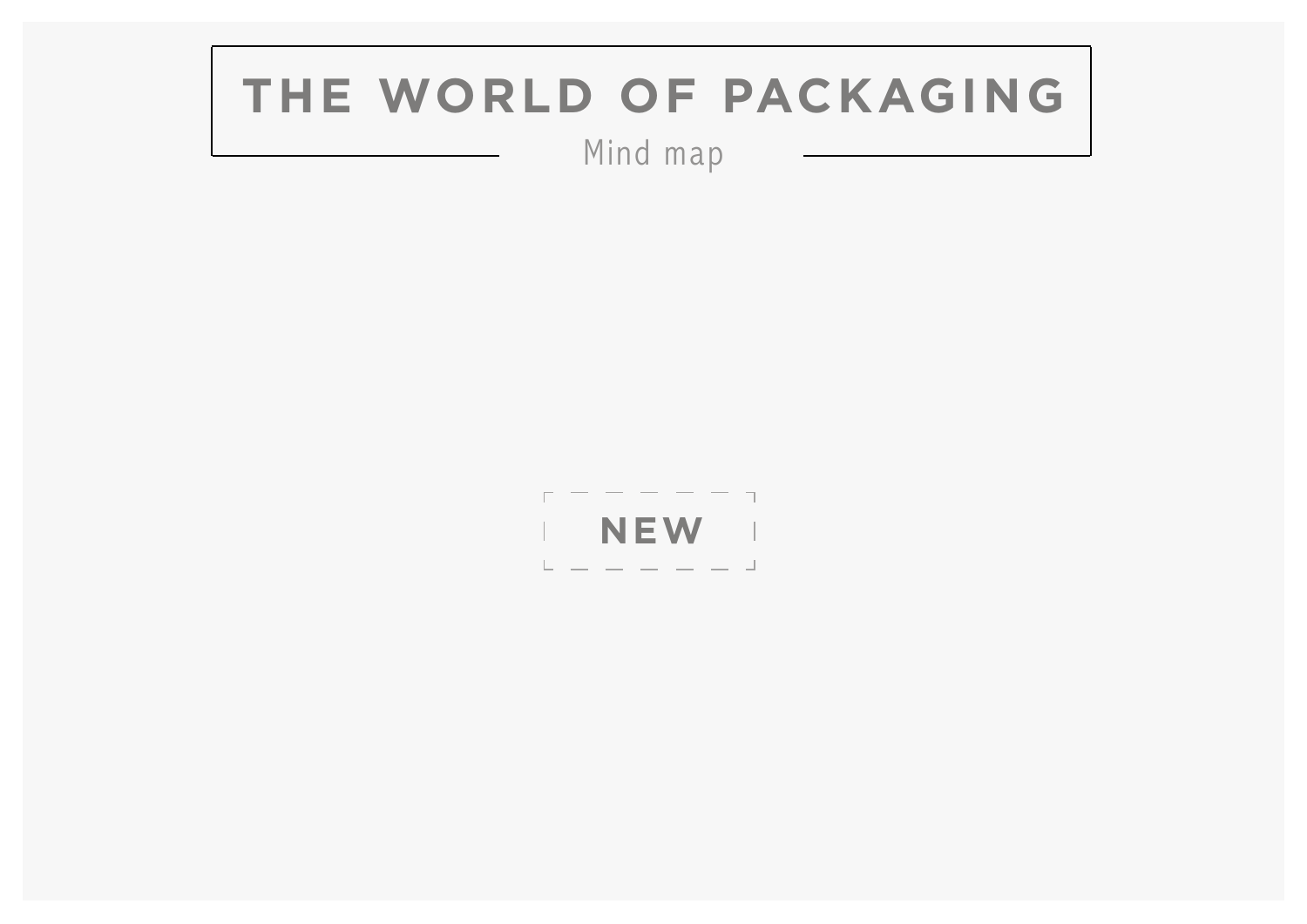

TY **SAFETY**AFE<sup>-</sup>  $\overline{u}$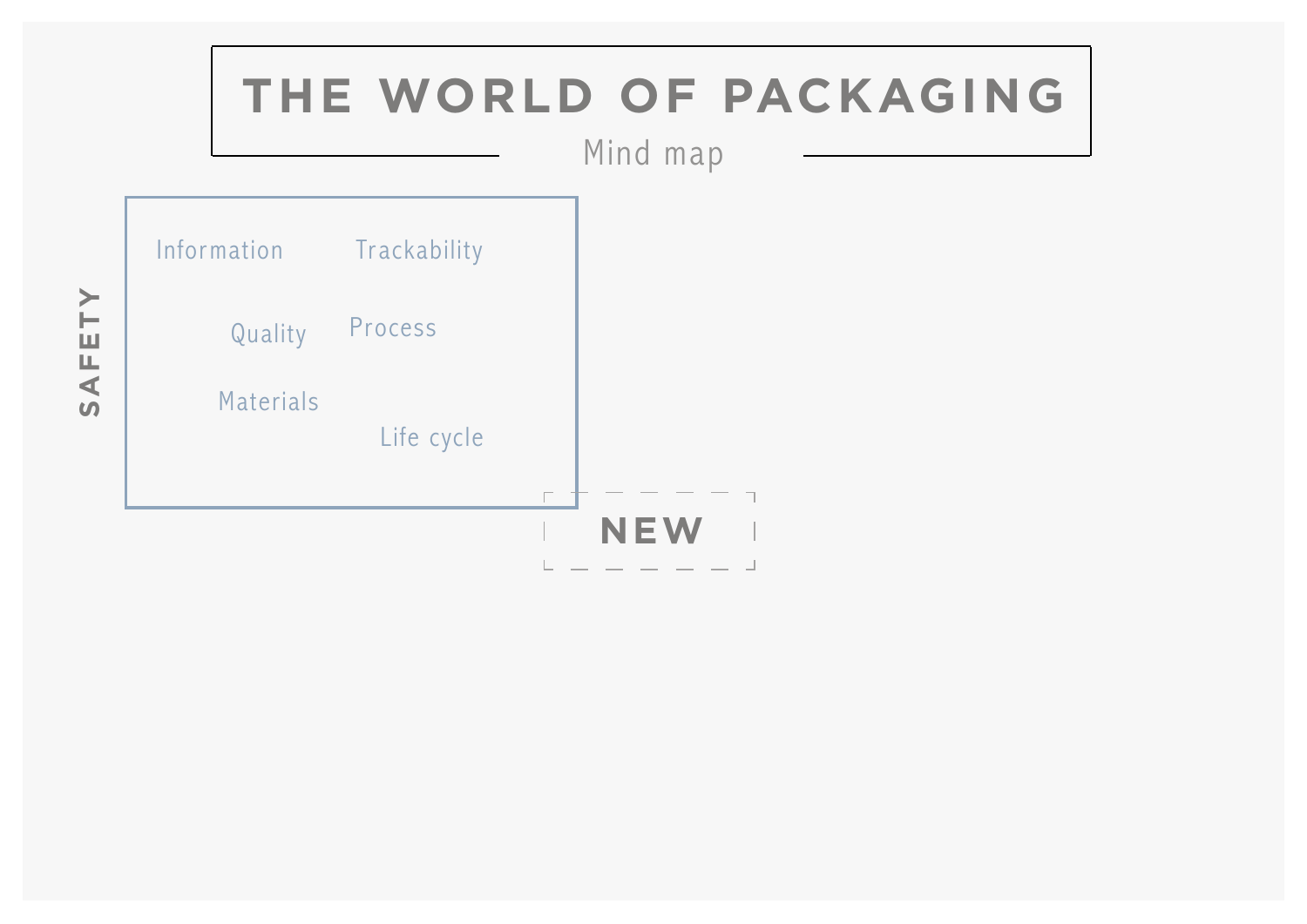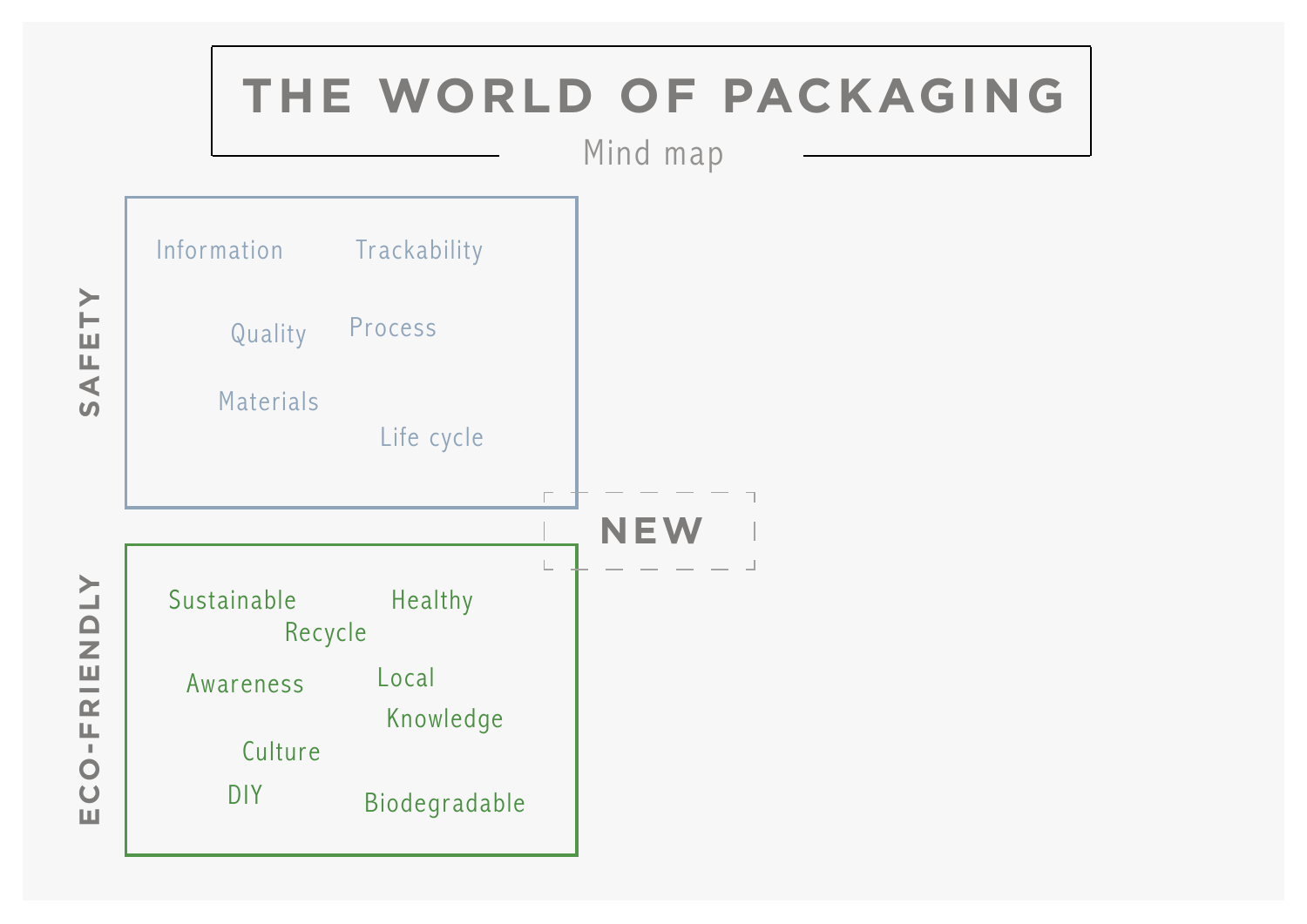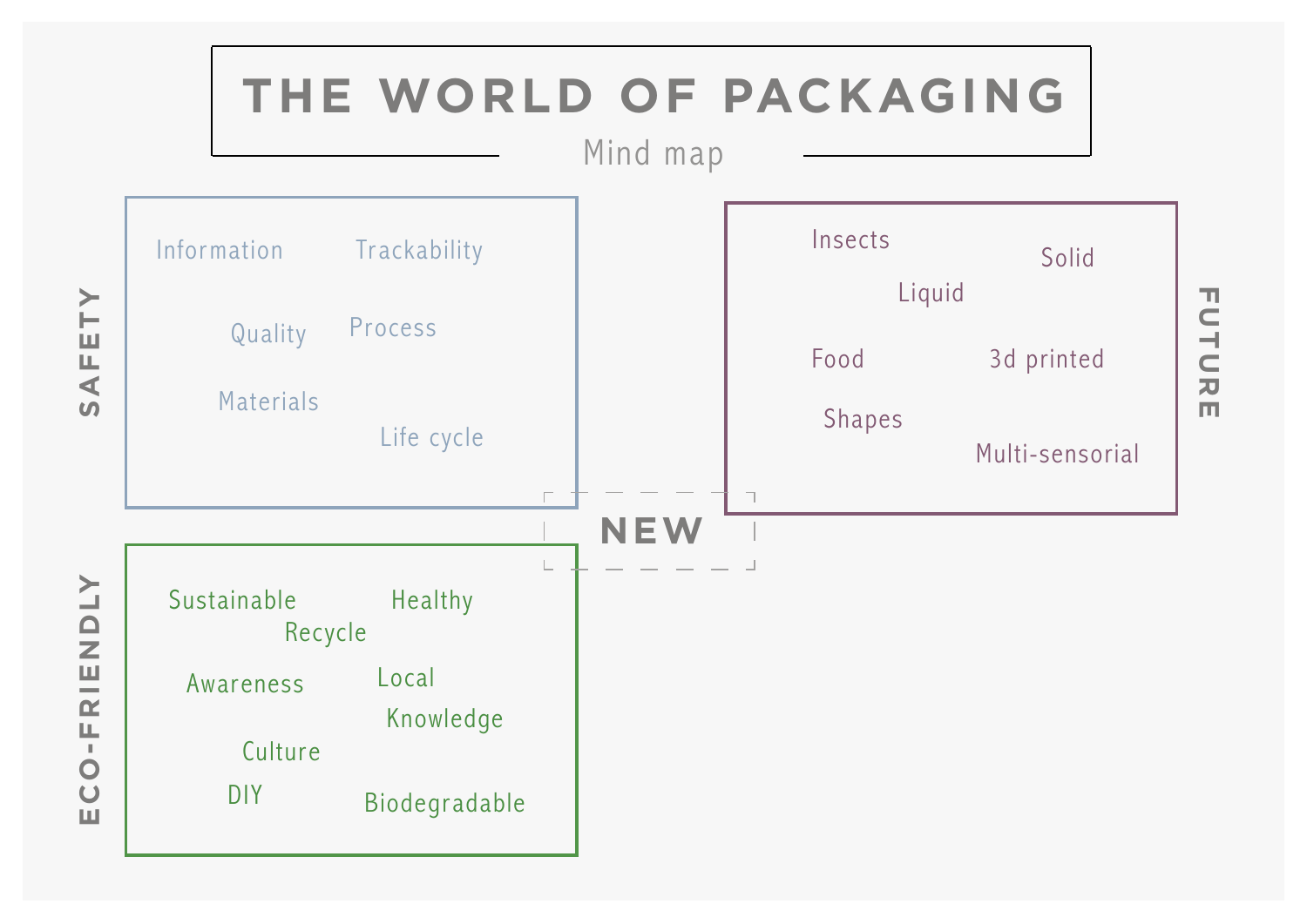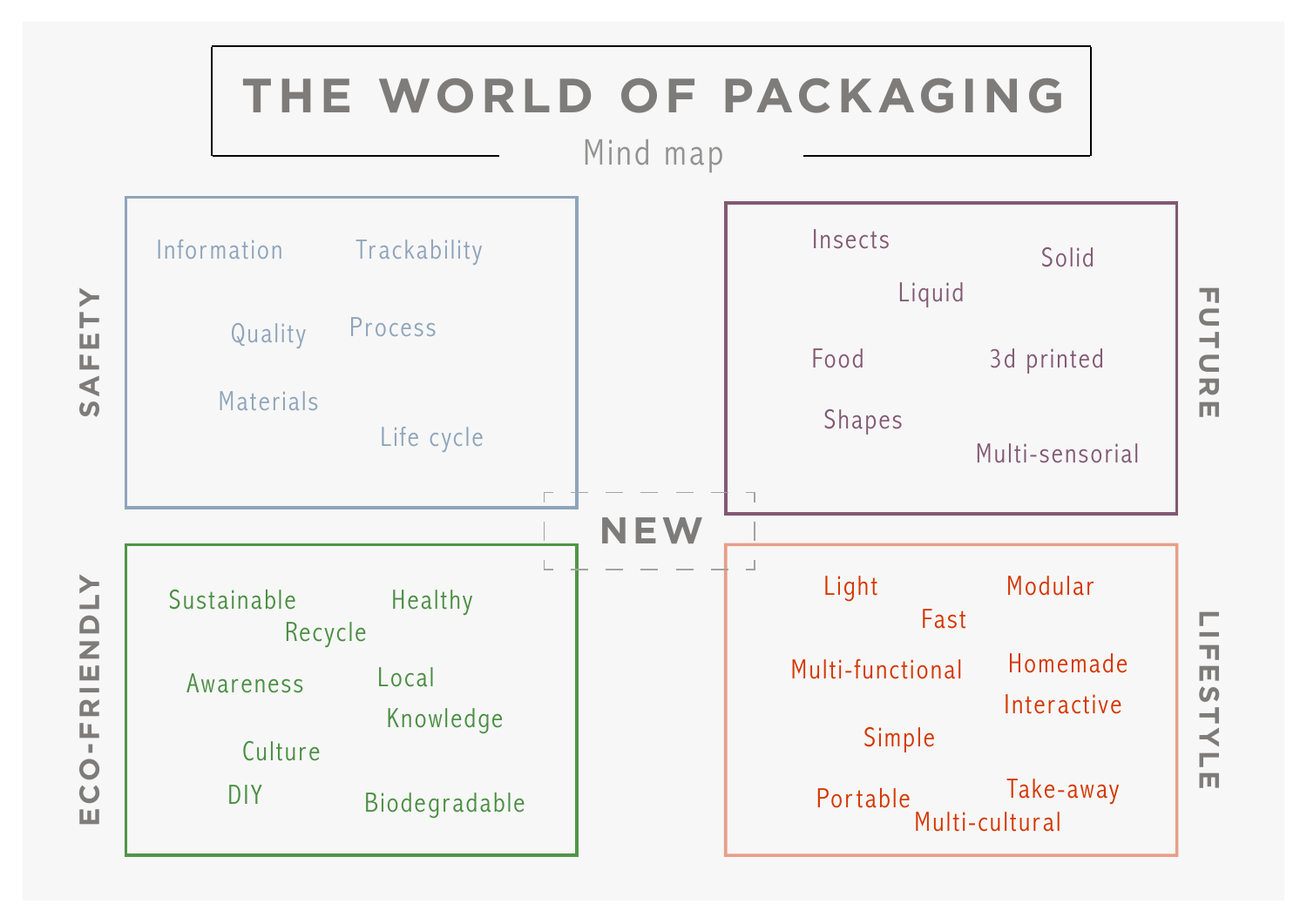#### **THE WORLD OF PACKAGING**

Moodboard



















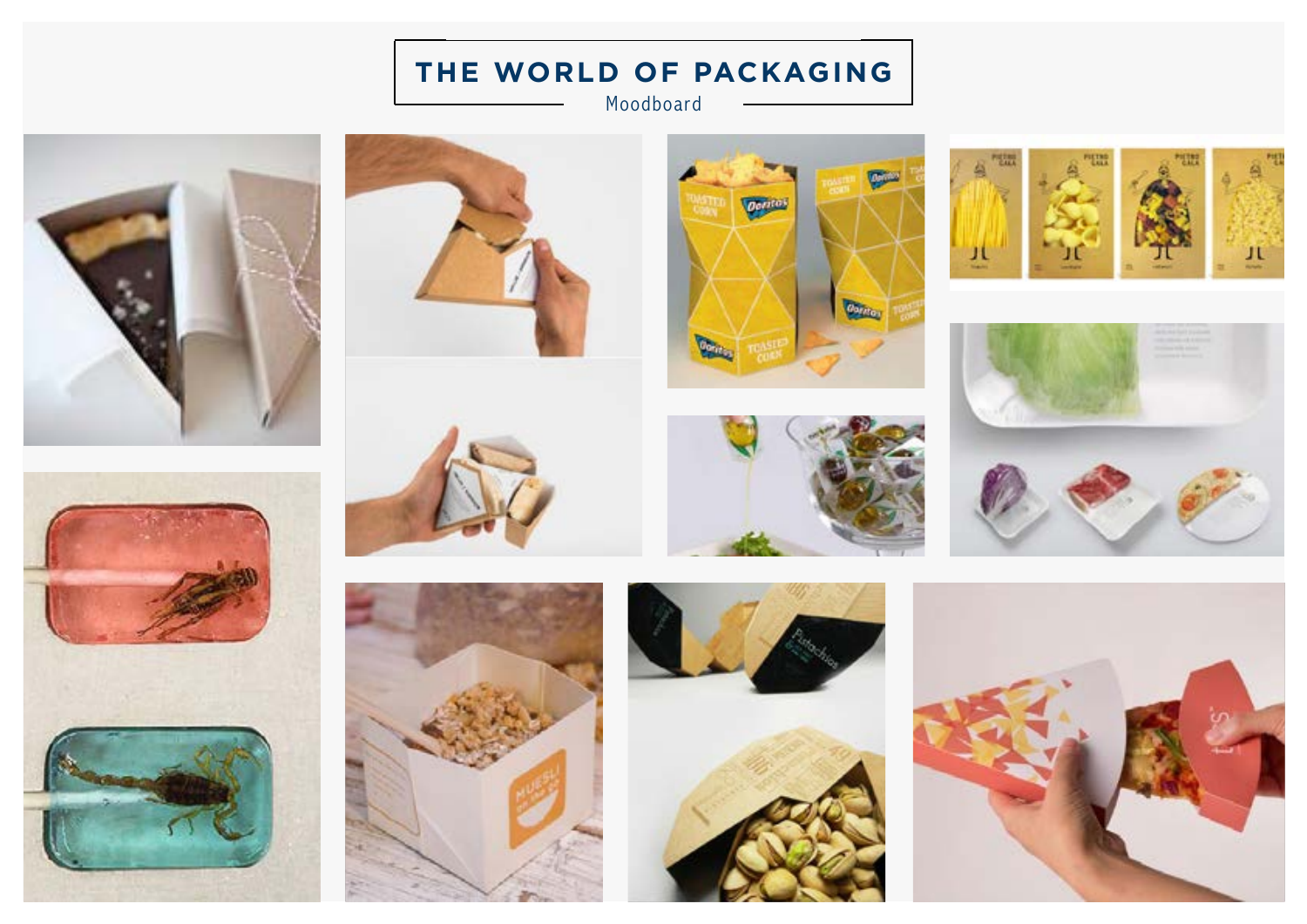### **ON-FIELD OBSERVATIONS**

First part





Mass market store

Luxury - niche supermaker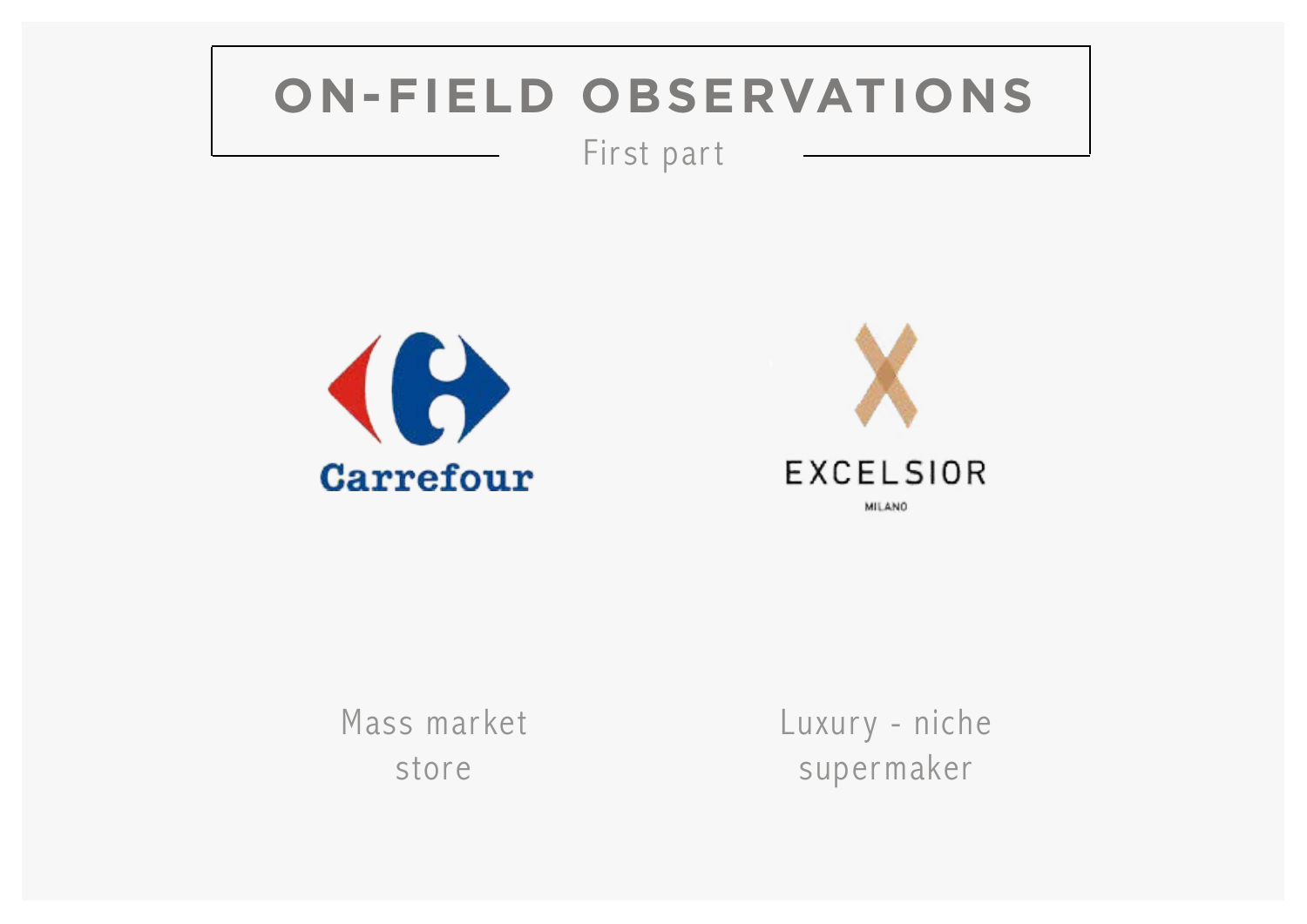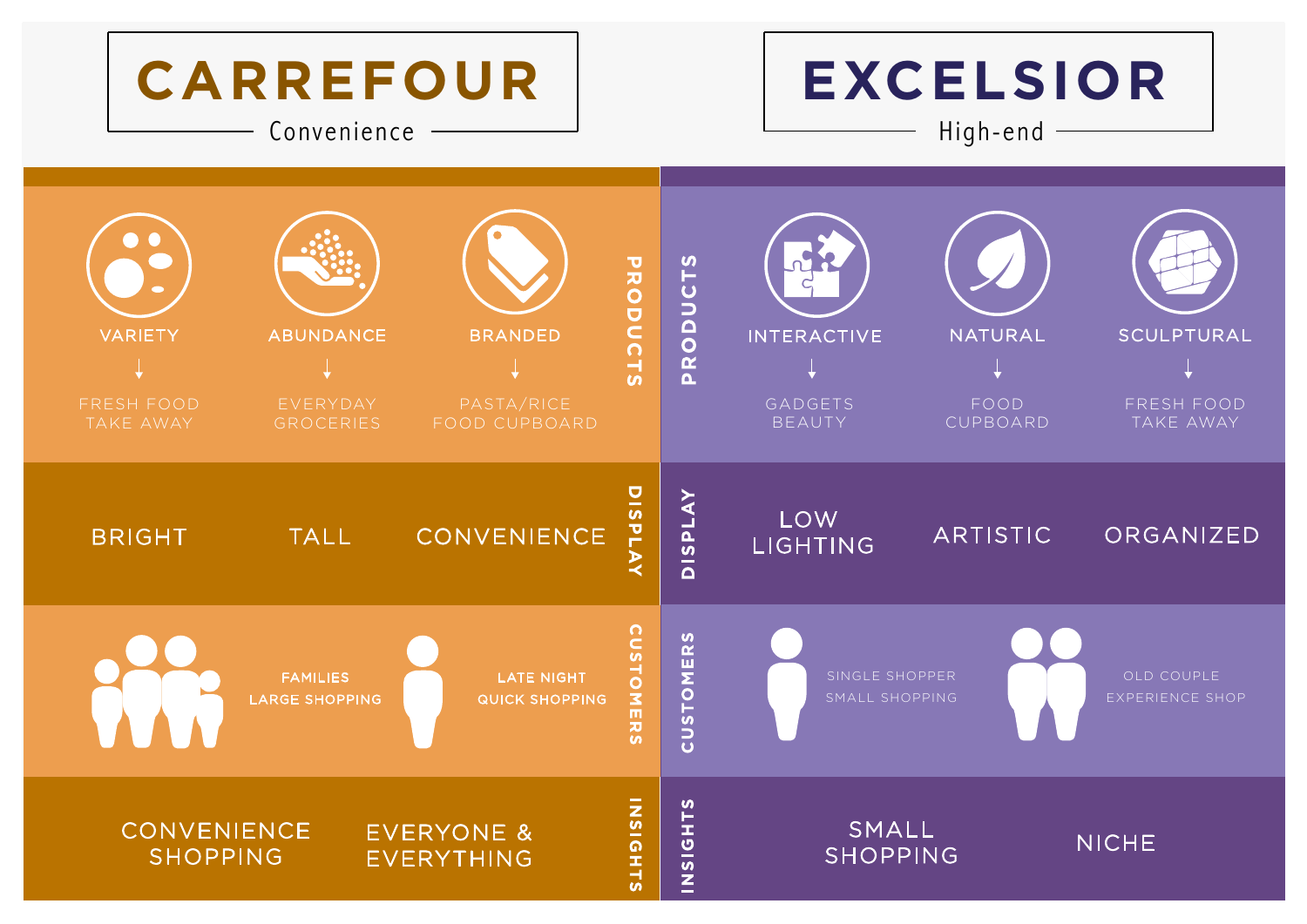### **ON-FIELD OBSERVATIONS**

#### Second part



Pets world Coffee shops

Vending machine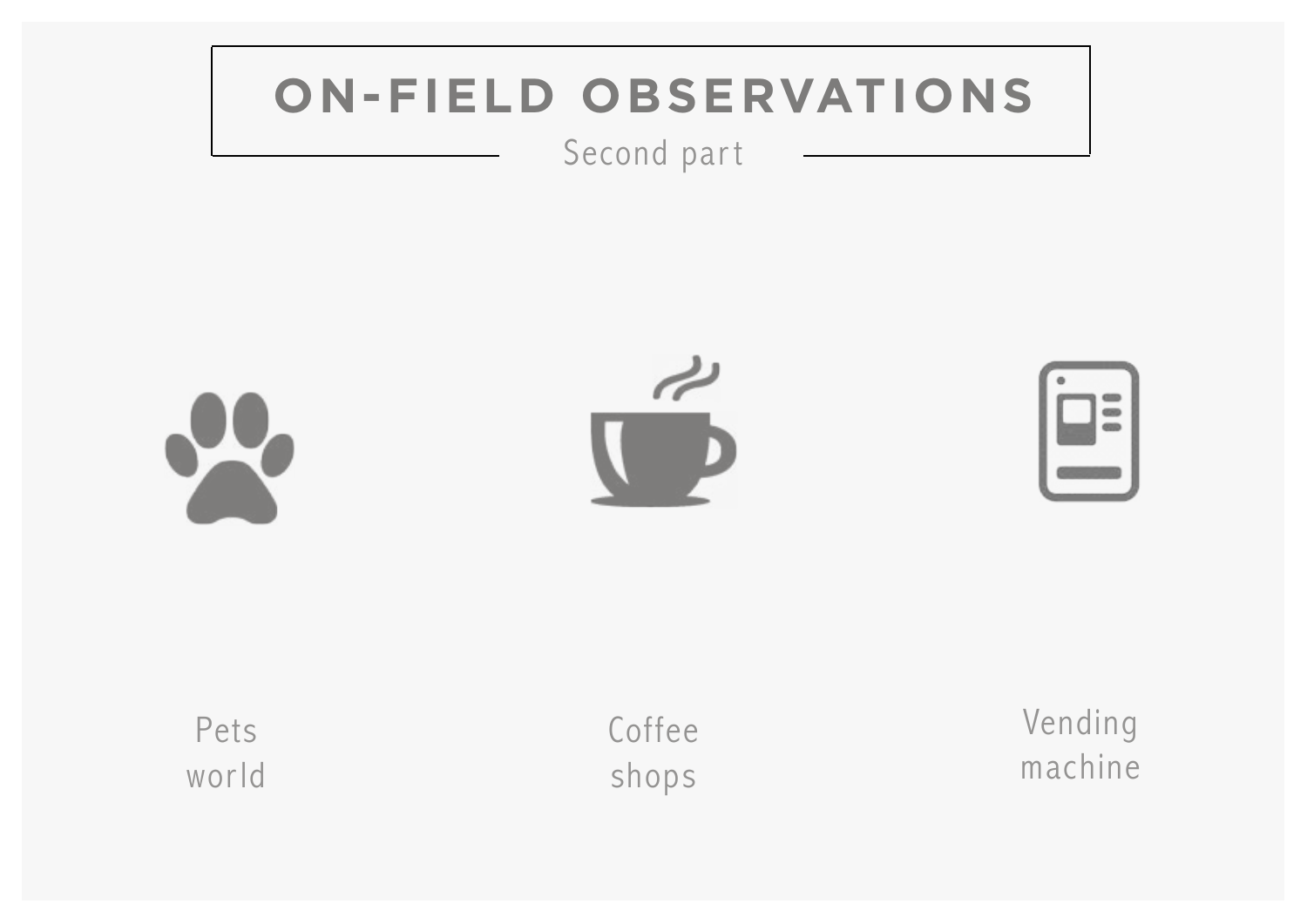| <b>PETS SHOPS</b><br>Animals                                                                                                   | <b>COFFEE SHOPS</b><br>Food & bev. -                                                               | <b>VENDING MACHINES</b><br>- Food/Bev/Med-                                                                                           |
|--------------------------------------------------------------------------------------------------------------------------------|----------------------------------------------------------------------------------------------------|--------------------------------------------------------------------------------------------------------------------------------------|
| S<br>$\overline{C}$<br><b>CONVENIENCE</b><br><b>MEDIUM</b><br>PRODU<br><b>HUMANIZED</b><br><b>PREMIUM</b>                      | <b>TRANSPARENT</b><br><b>NATURAL</b><br><b>HANDMADE</b><br><b>FRESH</b>                            | RODUCTS<br><b>LITTLE VARIETY</b><br><b>GLOWING</b><br><b>BRAND</b><br><b>SPECIFIC</b>                                                |
| TOYS •<br>$\bullet$ HAPPY<br><b>DISPLAY</b><br>PLASTIC $\rightarrow$<br>SOFT<br><b>PLAYFUL</b><br>COLOURFUL<br>ROUND $\bullet$ | LOW LIGHT •<br>HOME<br><b>COSY</b><br>$\rightarrow$ WOOD<br><b>WARM</b><br>NATURAL<br>BROWN ·      | COLD $\bullet$<br>GREY<br>DISPLA<br>METAL •<br><b>DARK</b><br><b>SOLITARY</b><br>$\bullet$<br>PLASTICS •<br>LOW LIGHT                |
| <b>CARE</b><br><b>CUSTOMERS</b><br><b>COUPLE</b><br>(MOM + DAD)                                                                | TO GO/ TO STAY<br><b>SINGLE</b><br><b>FRIENDS + FAMILIES</b><br><b>COUPLES</b>                     | FOOR FOR CONVENIENCE<br><b>CUSTOMERS</b><br><b>SINGLE</b>                                                                            |
| INSIGHTS<br><b>STORE</b><br>SPECIALITY SHOP<br>* *<br>* * *<br>MEDIUM<br>*****<br>★ ★<br>ACTIVE                                | <b>TAKE AWAY</b><br><b>STAY</b><br>* * * * *<br>★ ★<br><b>MEDIUM</b><br>*****<br>$\star$<br>ACTIVE | PHARMACY<br><b>GYM</b><br>INSIGHTS<br><b>FOOD</b><br>* * *<br>***<br><b>MEDIUM</b><br>*****<br>****<br>★ ★<br>*****<br><b>ACTIVE</b> |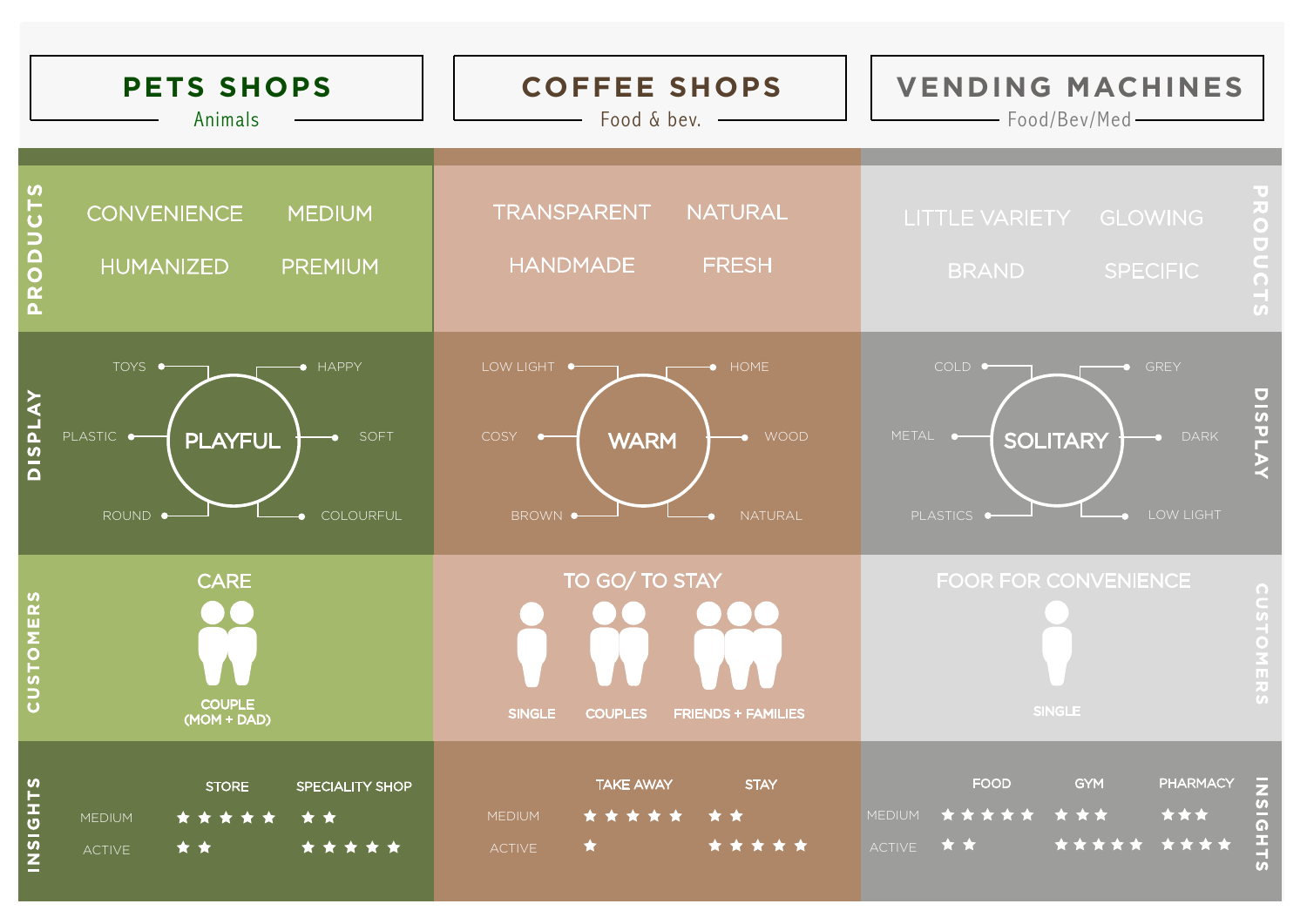## **CHOSEN AREAS**

Our direction

### PEOPLE ON THE MOVE

Niche small shopping Solitary Nomadic trend

### MAKERS MOVEMENT

Awareness Fresh Diy Trend Playfulness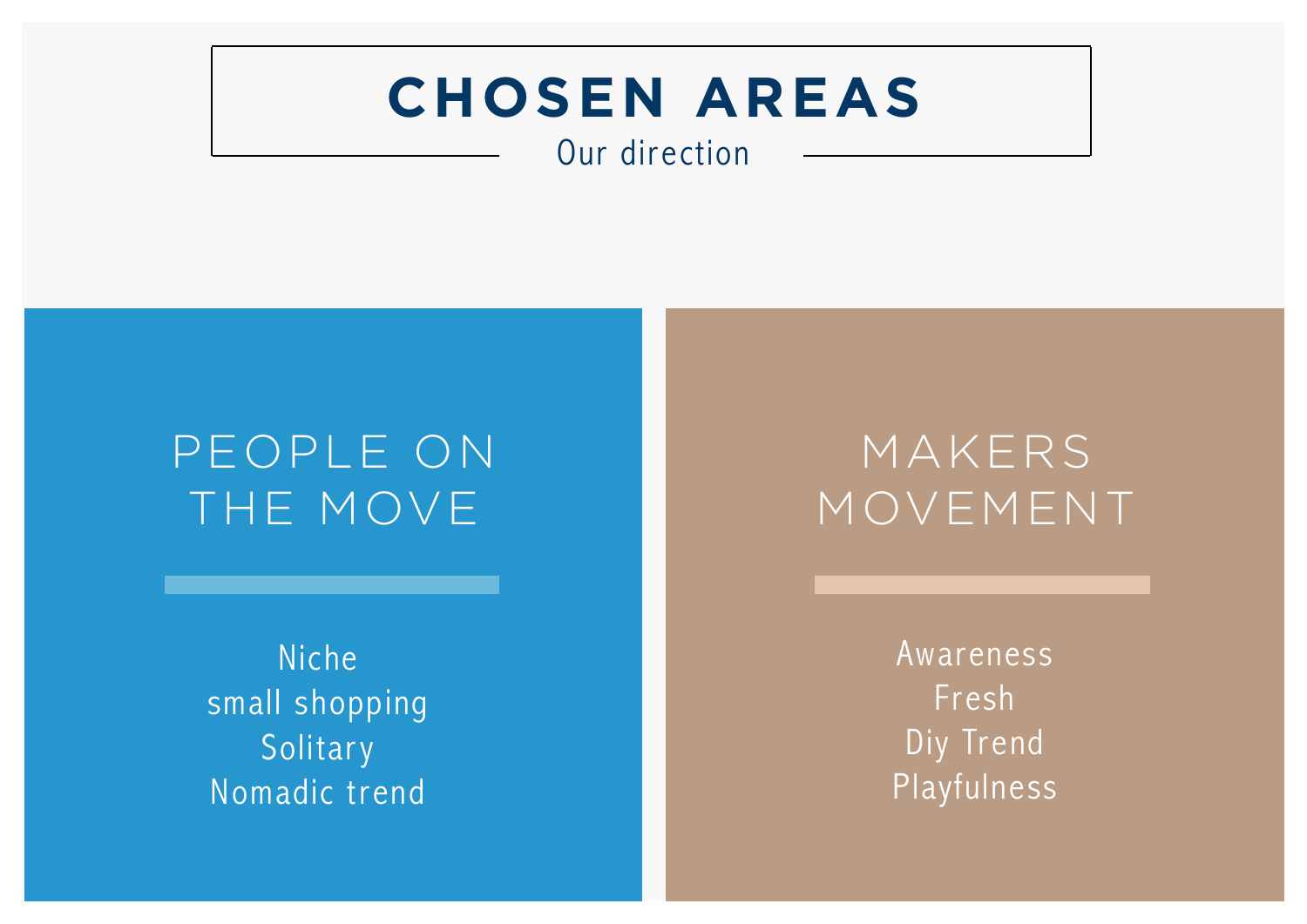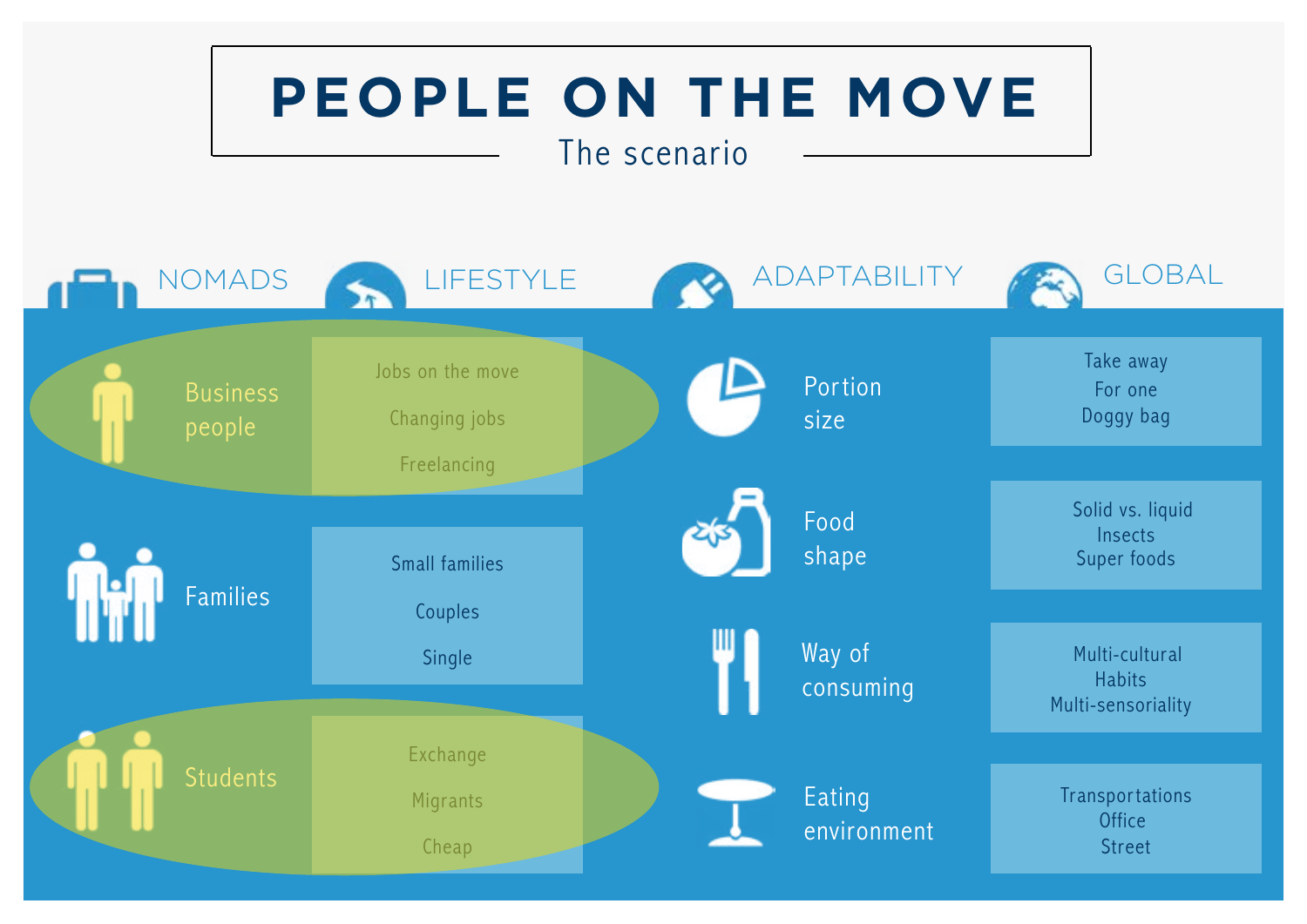Moodboard











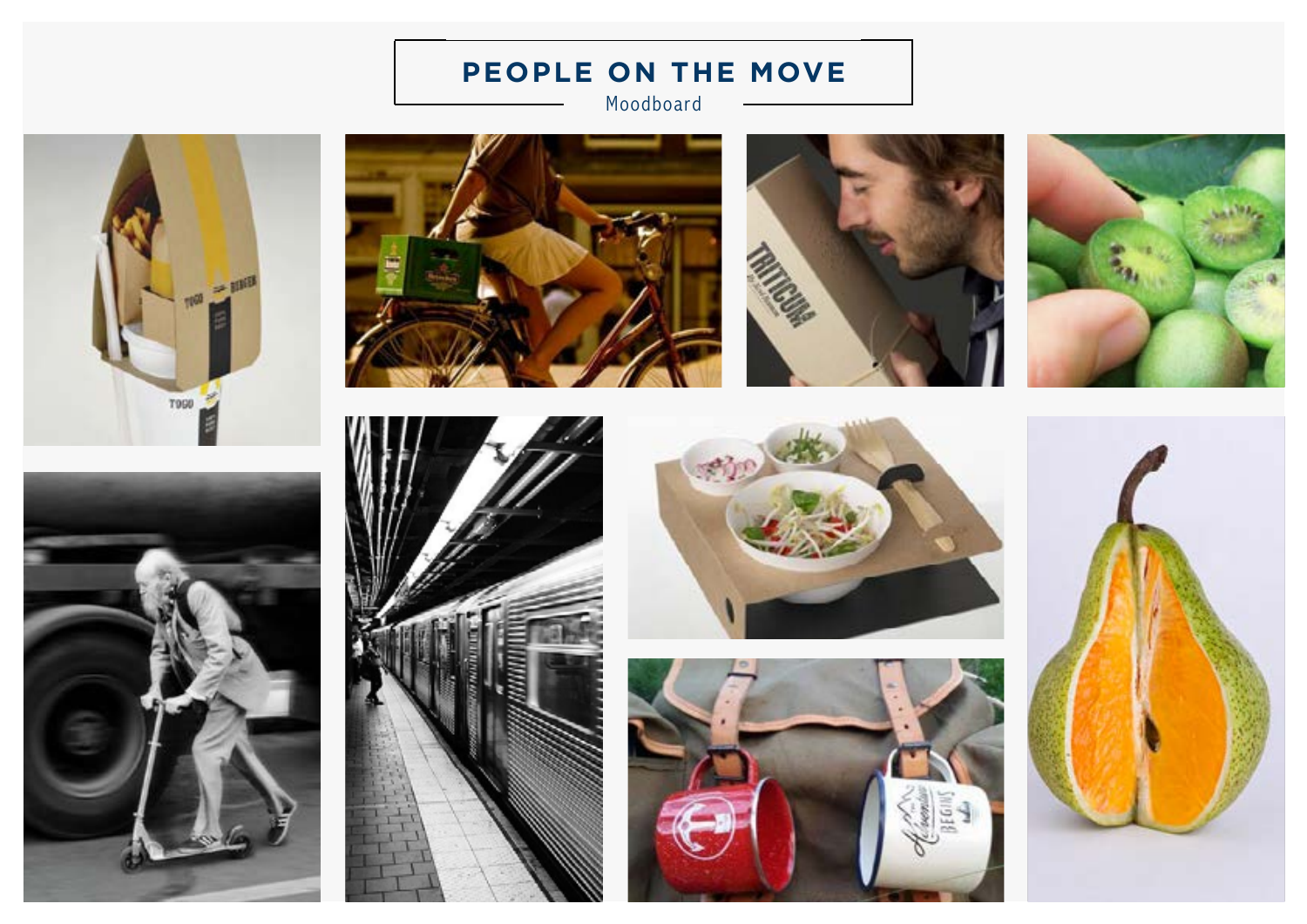Moodboard







#### **FUTURE FOODS**



**T990** 





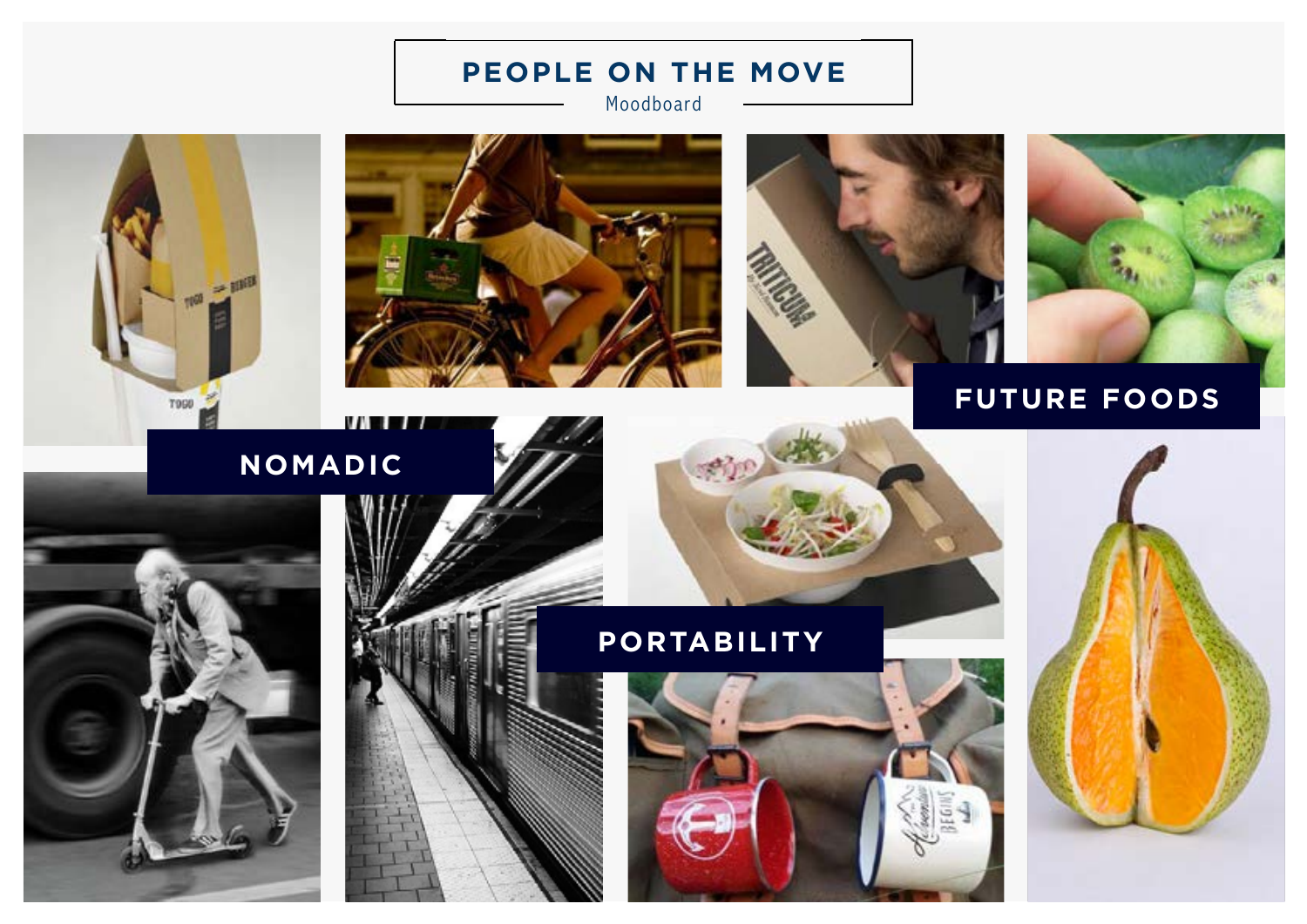#### The opportunities

ON THE GO

A functional and efficient packaging "for one" that can adapt to multiple situations.

The user is able to consume the food inside the packaging in different enviroments (eg. in the tube, while walking..) changing the way of consuming take away food.

We want to move away from the common tray or box shape for to go food.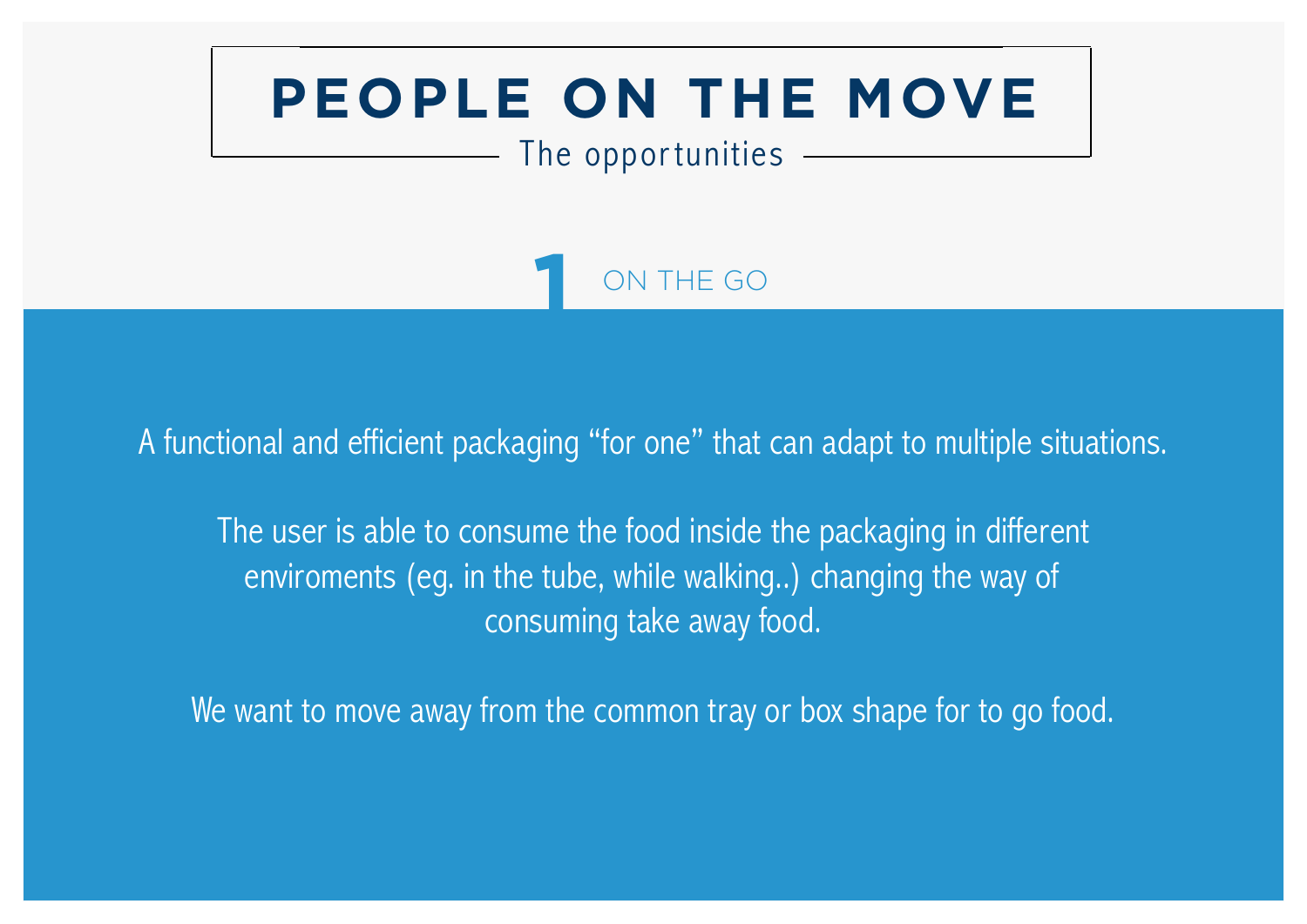#### The opportunities

ON THE GO

A functional and efficient packaging "for one" that can adapt to multiple situations.

The user is able to consume the food inside the packaging in different enviroments (eg. in the tube, while walking..) changing the way of consuming take away food.

We want to move away from the common tray or box shape for to go food.

### Adaptability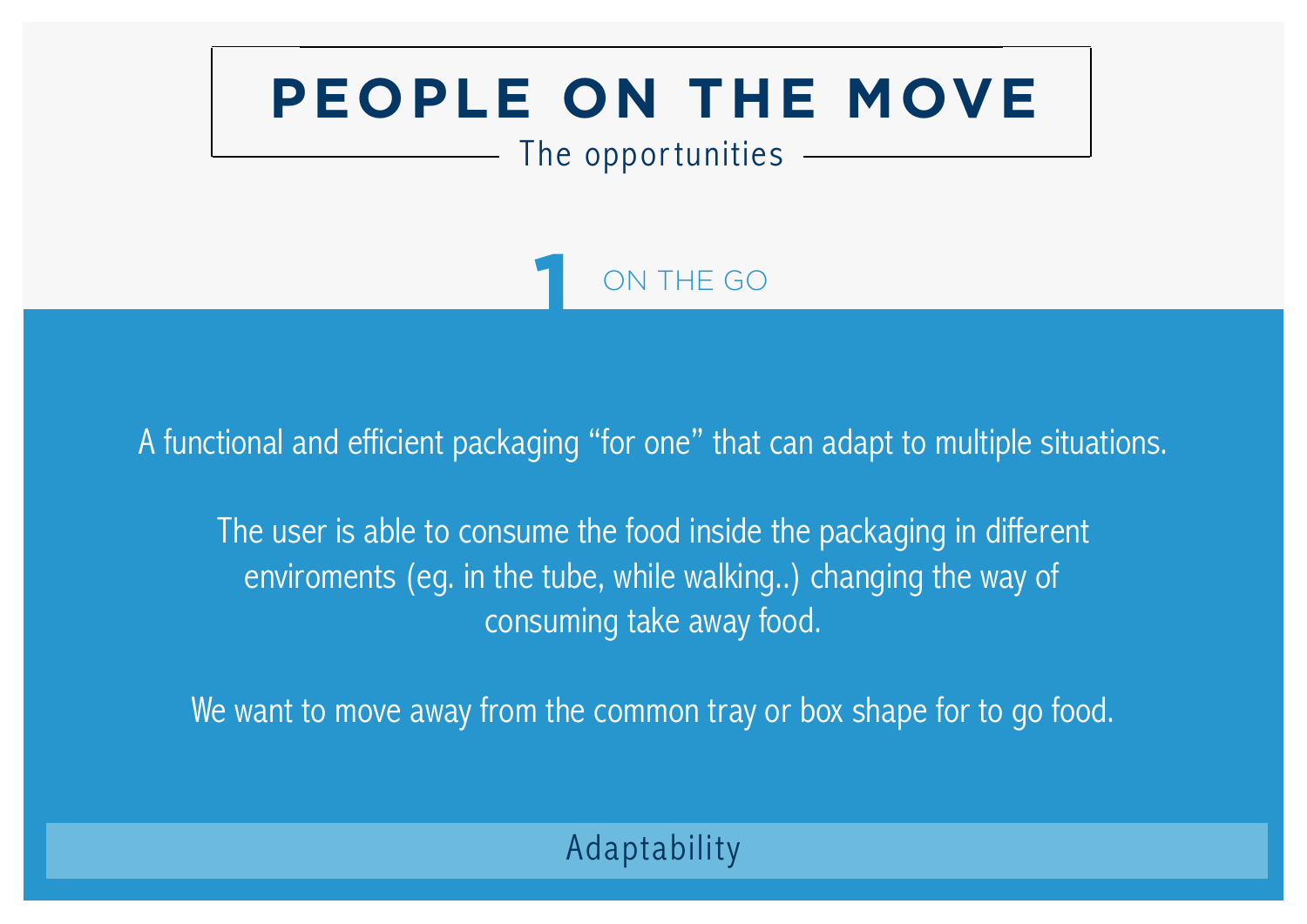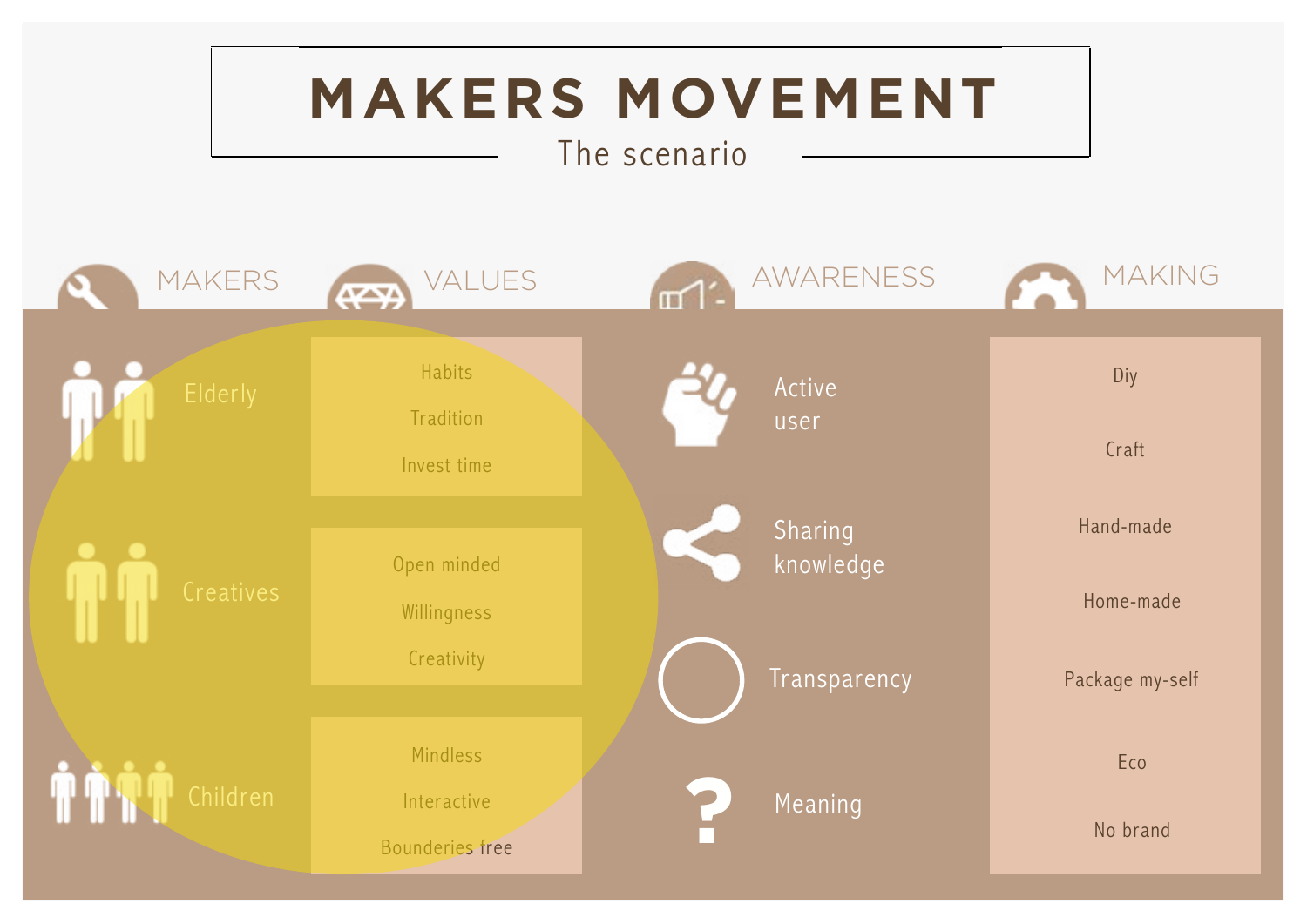Moodboard



















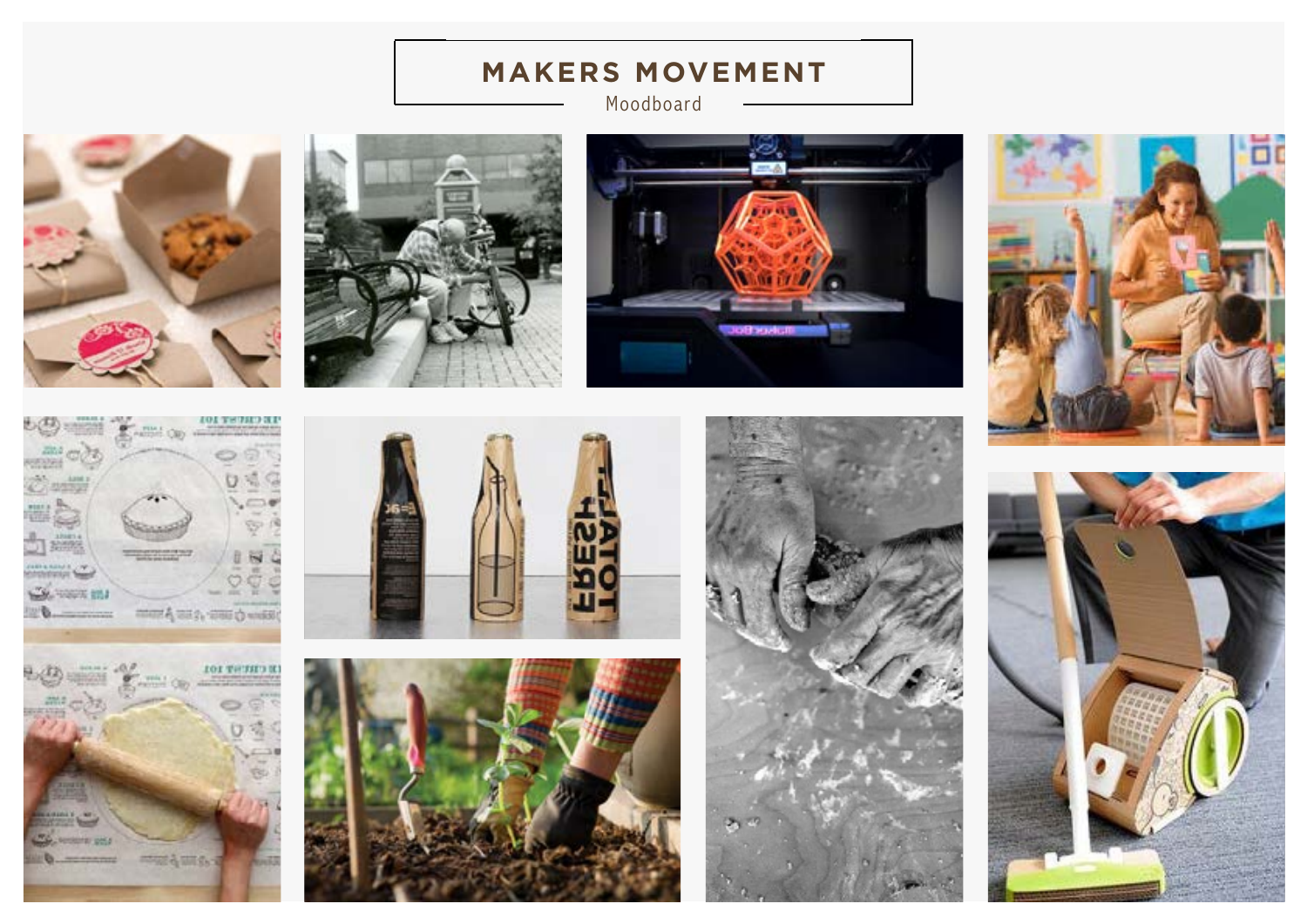Moodboard











**DOOR INTO** 



**DIY**







**NATURAL**

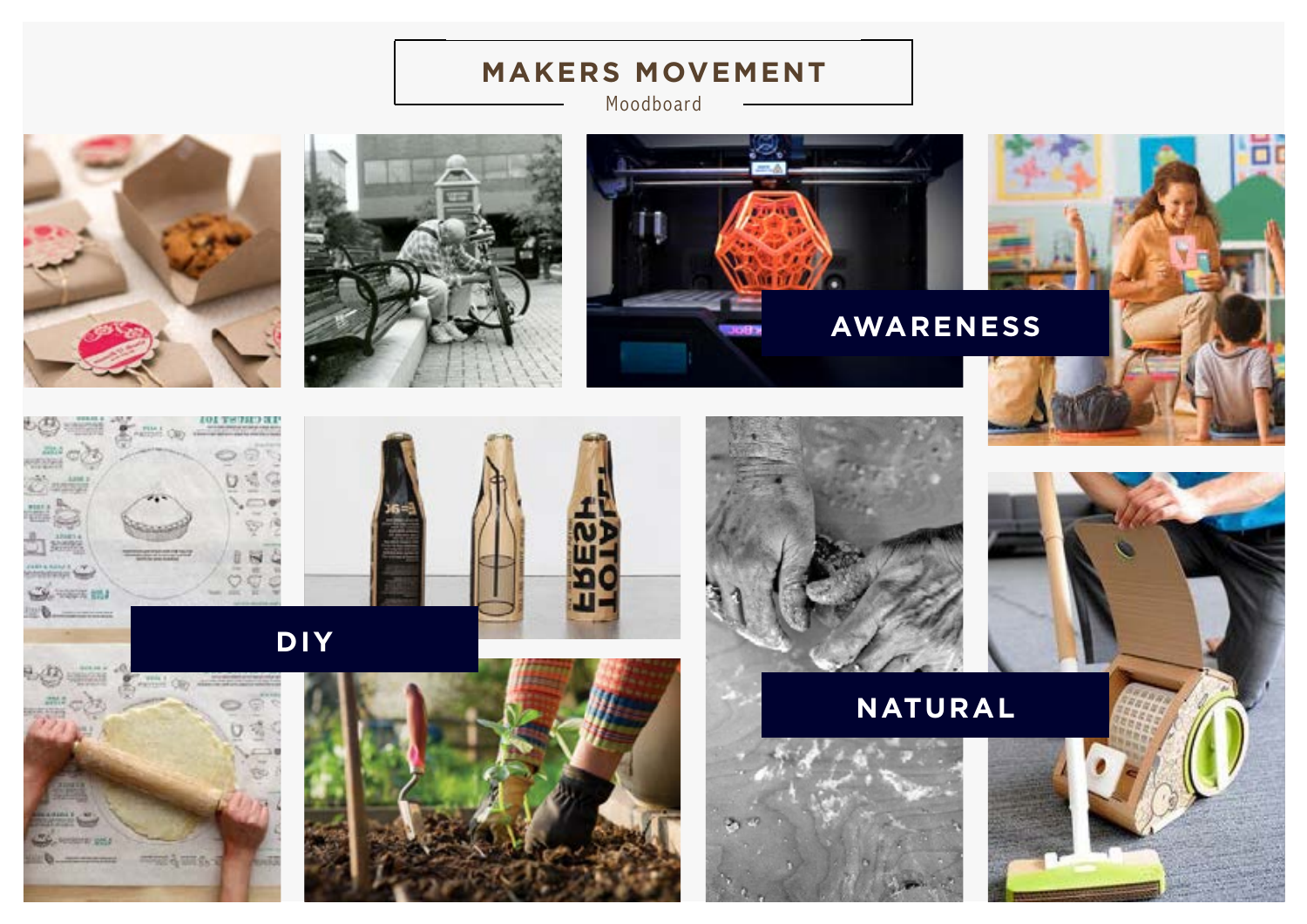The opportunities





An engaging experience for the customers buying fresh on the go food.

The consumer is able to easily mount himself the packaging and take the food away..

Encouraging creativity and interaction with the packaging.

The packaging turns what usually is just a product into a playful experience.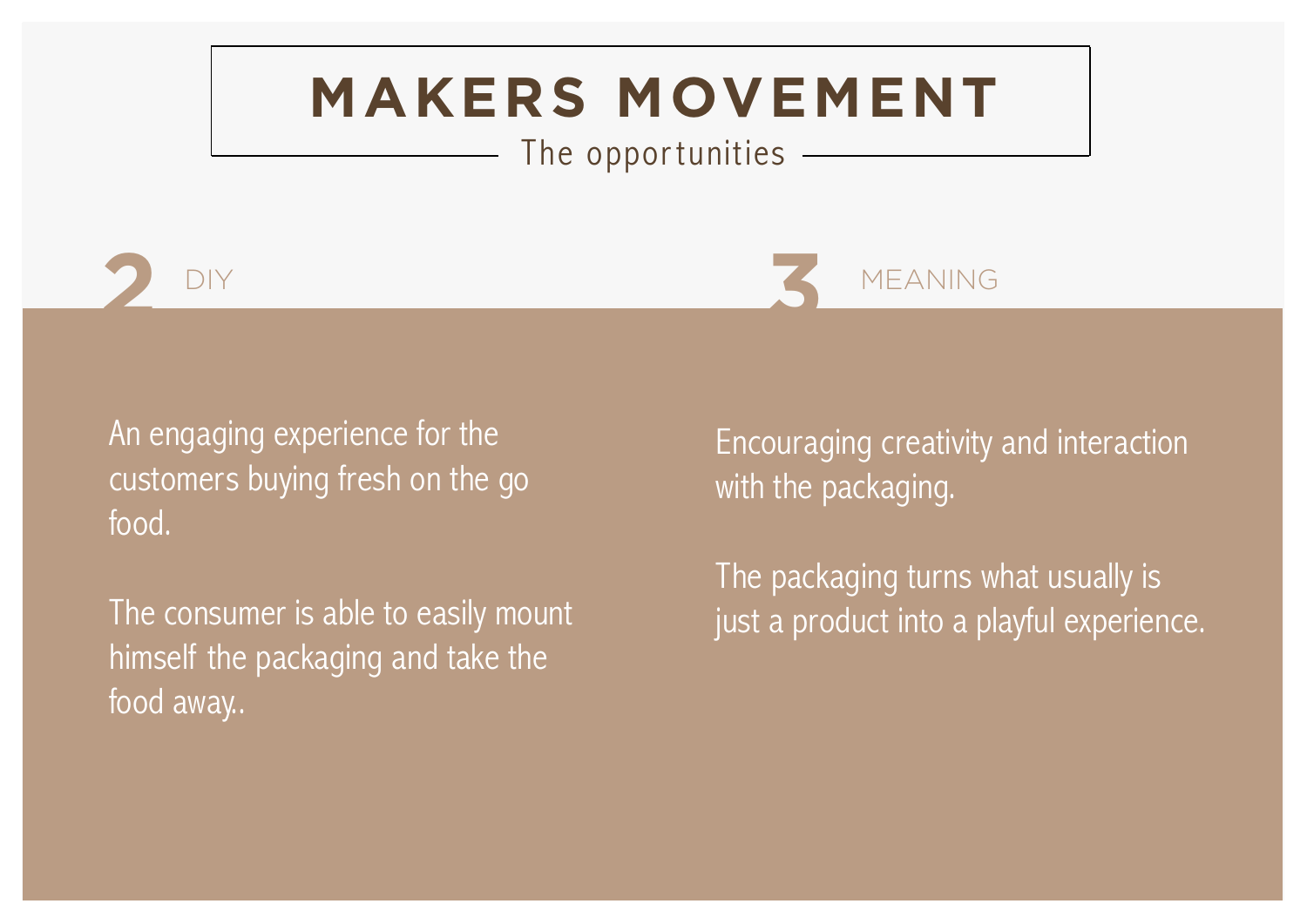The opportunities





An engaging experience for the customers buying fresh on the go food.

The consumer is able to easily mount himself the packaging and take the food away..

Encouraging creativity and interaction with the packaging.

The packaging turns what usually is just a product into a playful experience.

#### Interaction **Experience**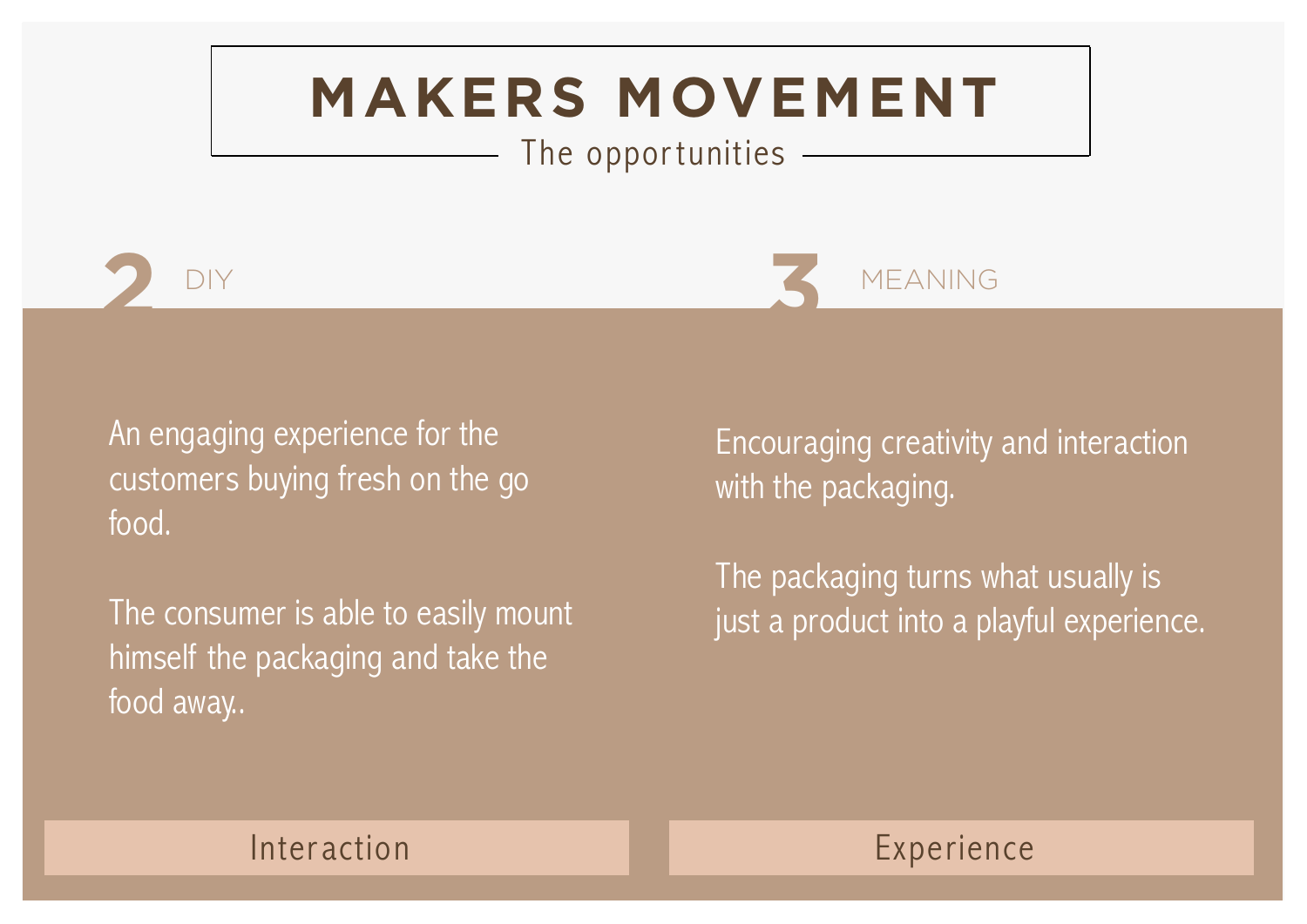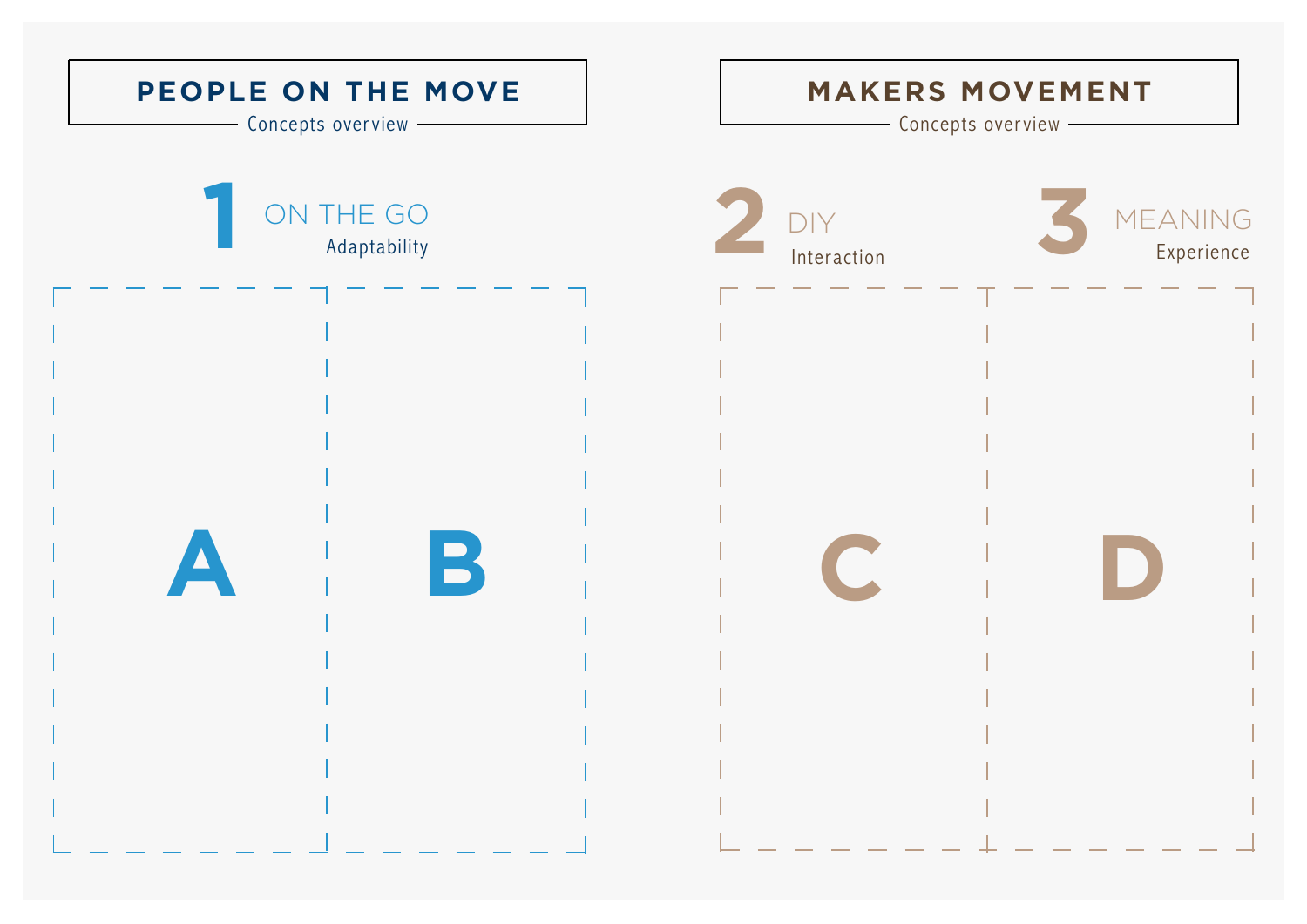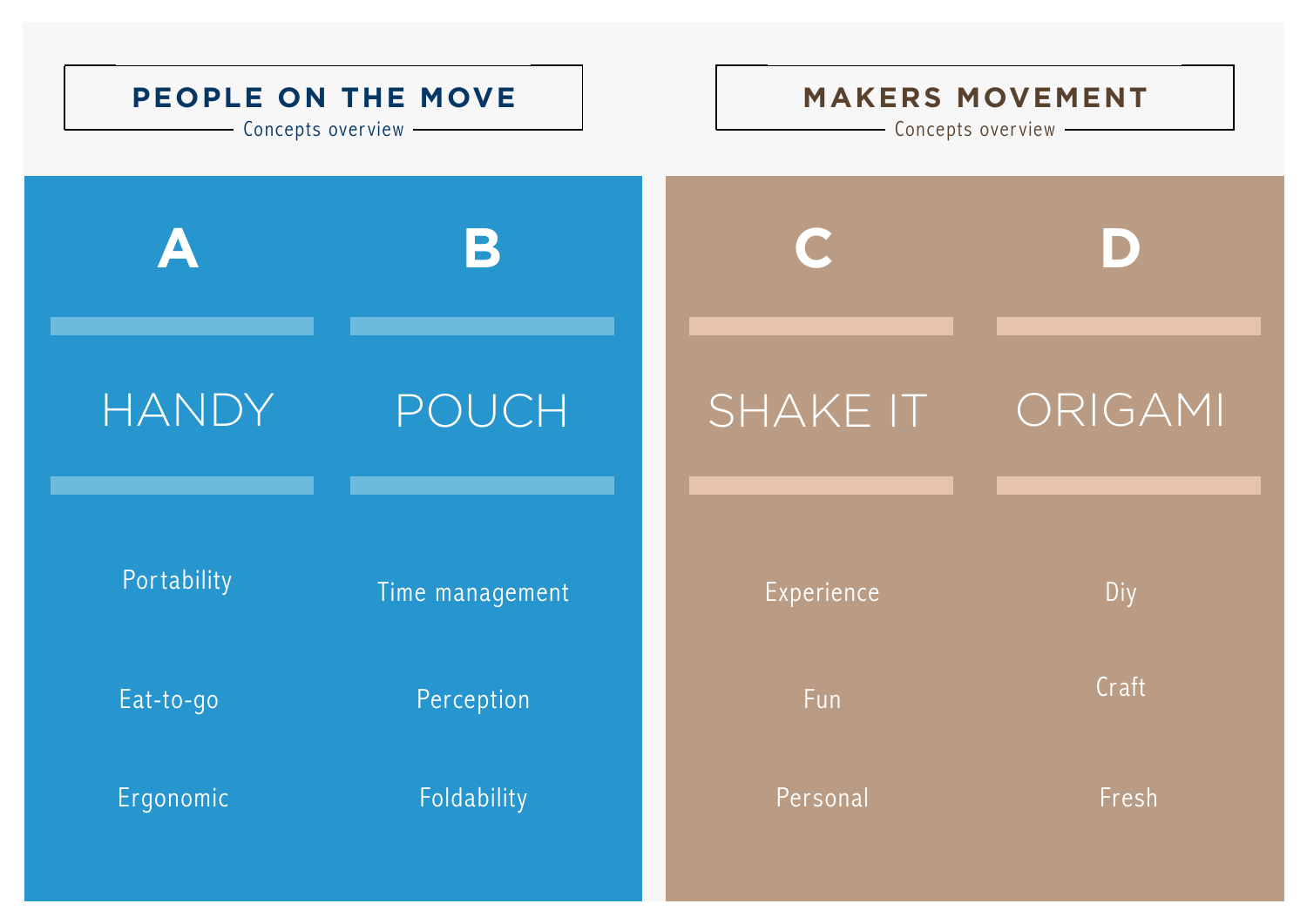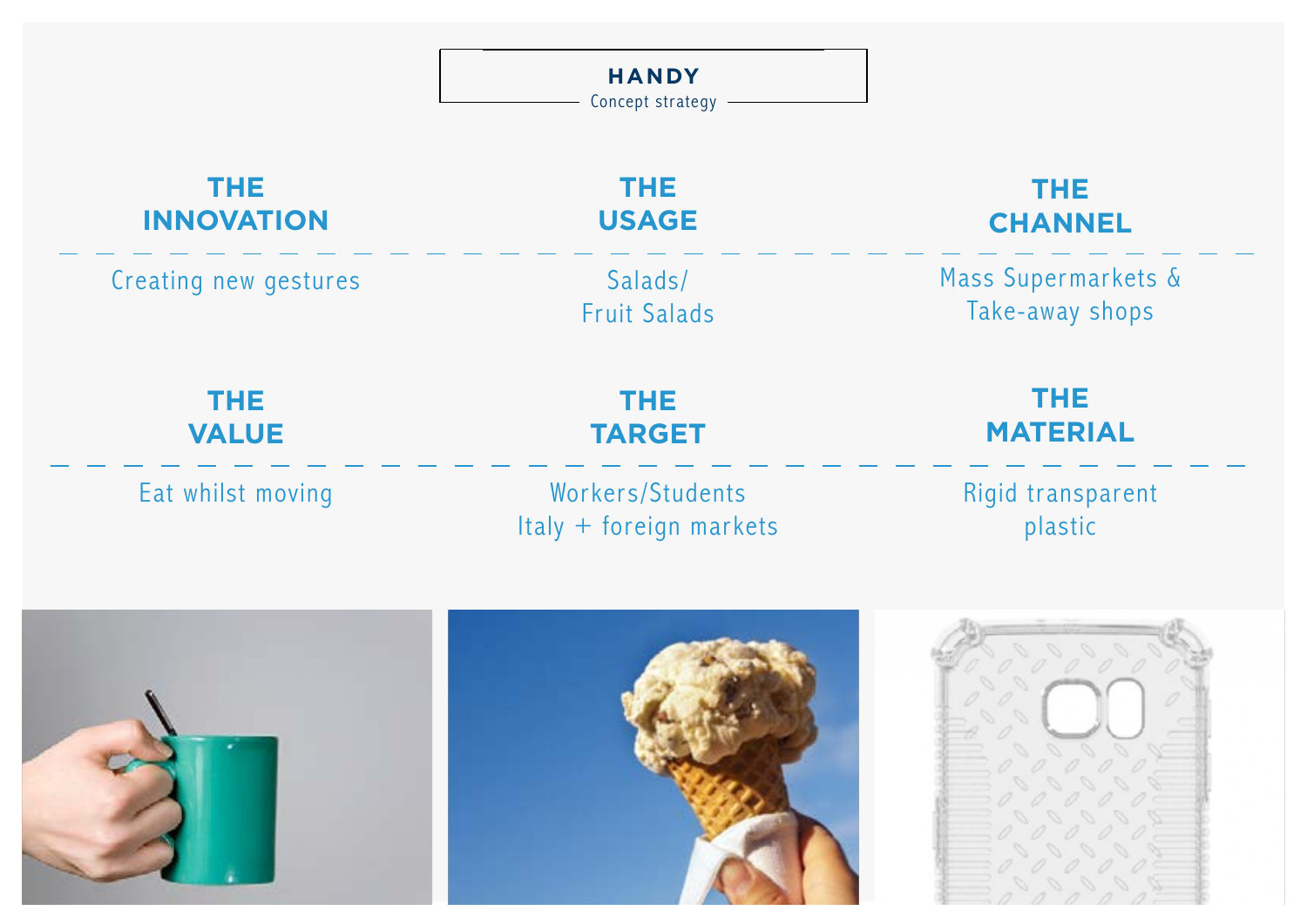|                                 | <b>POUCH</b><br>Concept strategy - |                                                         |
|---------------------------------|------------------------------------|---------------------------------------------------------|
| <b>THE</b>                      | <b>THE</b>                         | <b>THE</b>                                              |
| <b>INNOVATION</b>               | <b>USAGE</b>                       | <b>CHANNEL</b>                                          |
| Moving away from<br>the obvious | <b>Fruit Salad</b>                 | Niche/High-end supermarkets &<br>take-away coffee shops |
| <b>THE</b>                      | <b>THE</b>                         | <b>THE</b>                                              |
| <b>VALUE</b>                    | <b>TARGET</b>                      | <b>MATERIAL</b>                                         |
| Eat throughout                  | Workers/Students                   | Soft/Rigid transparent                                  |
| the day                         | Foreign Market + Italy (Future)    | Plastic                                                 |
| Gunnola<br>D/2                  |                                    |                                                         |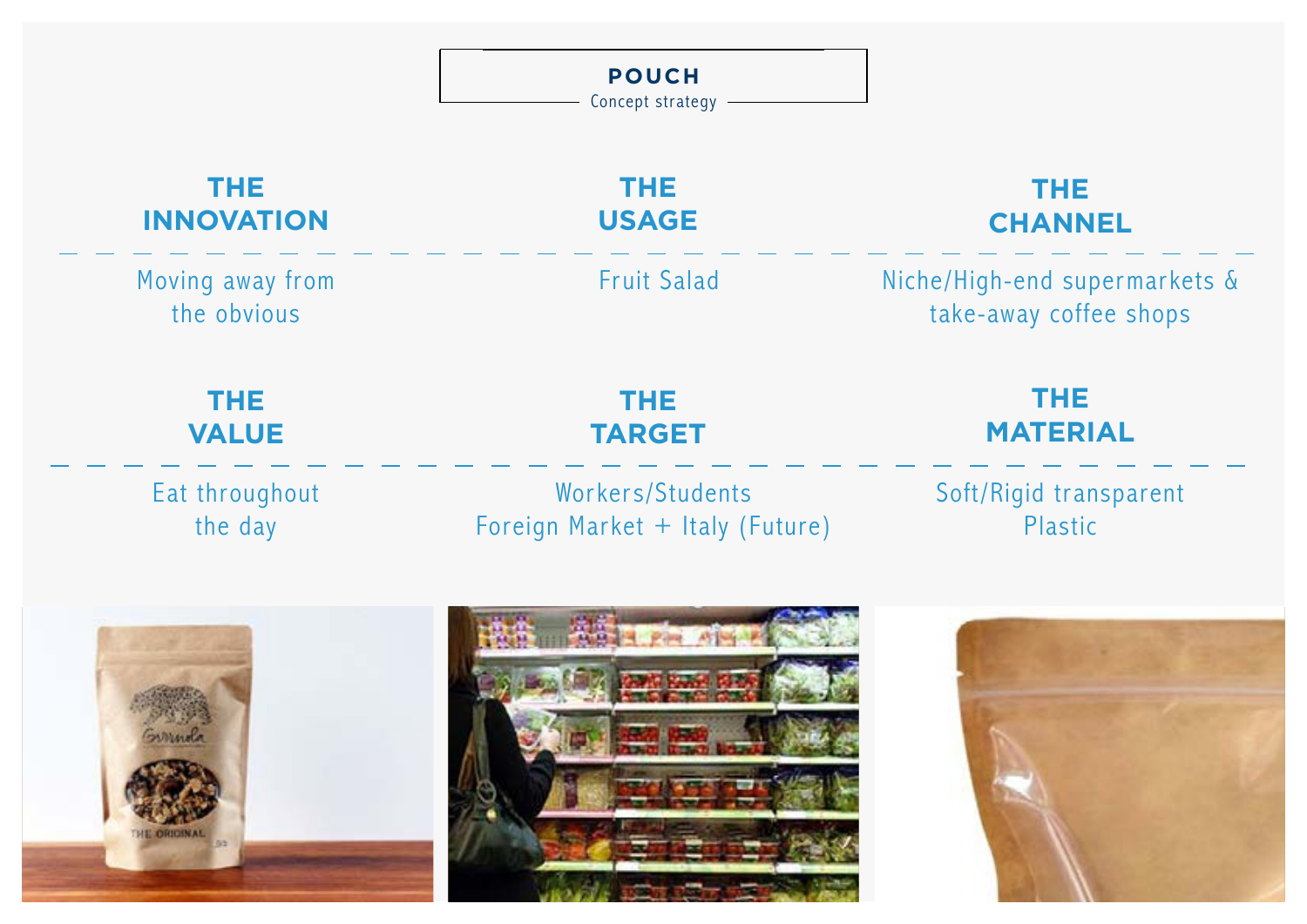|                                 | <b>SHAKE IT</b><br>Concept strategy         |                                |
|---------------------------------|---------------------------------------------|--------------------------------|
| <b>THE</b><br><b>INNOVATION</b> | THE.<br><b>USAGE</b>                        | THE.<br><b>CHANNEL</b>         |
| Combine your snack              | Snack                                       | Niche/High-end<br>supermarkets |
| <b>THE</b><br><b>VALUE</b>      | <b>THE</b><br><b>TARGET</b>                 | <b>THE</b><br><b>MATERIAL</b>  |
| Playful<br>experience           | Workers<br>foreign markets + Italy (future) | Rigid transparent<br>plastic   |
|                                 |                                             |                                |
|                                 |                                             |                                |
|                                 |                                             |                                |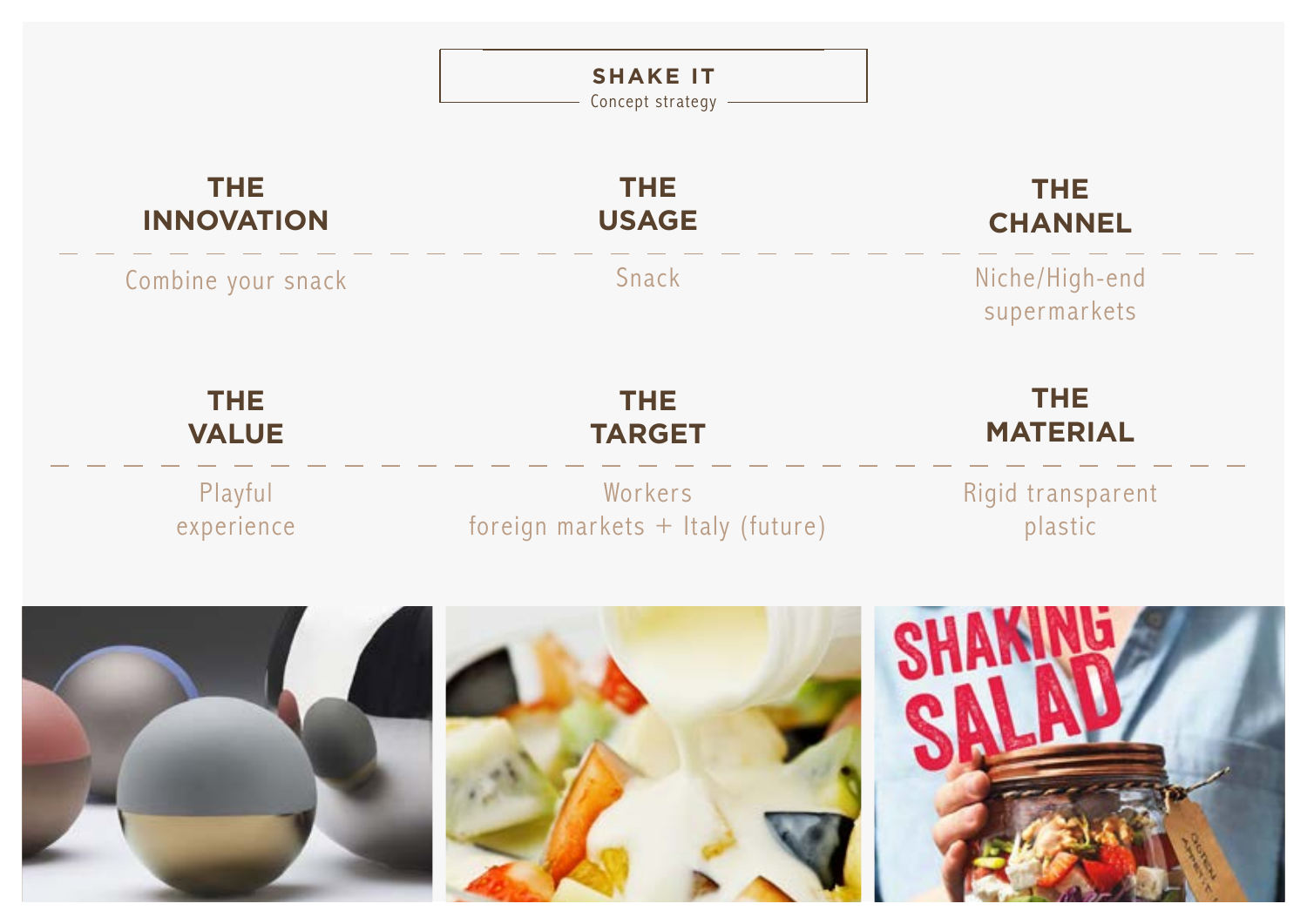|                                 | <b>ORIGAMI</b><br>Concept strategy                   |                                                            |
|---------------------------------|------------------------------------------------------|------------------------------------------------------------|
| <b>THE</b><br><b>INNOVATION</b> | <b>THE</b><br><b>USAGE</b>                           | <b>THE</b><br><b>CHANNEL</b>                               |
| Foldability                     | Salads                                               | Mass supermarkets &<br>take-away                           |
| <b>THE</b><br><b>VALUE</b>      | <b>THE</b><br><b>TARGET</b>                          | <b>THE</b><br><b>MATERIAL</b>                              |
| Make your own salad             | Workers/students<br>foreign markets + Italy (future) | Cardboard (now) Semi-Rigid<br>transparent plastic (future) |
| mâche<br>nantaise               |                                                      |                                                            |